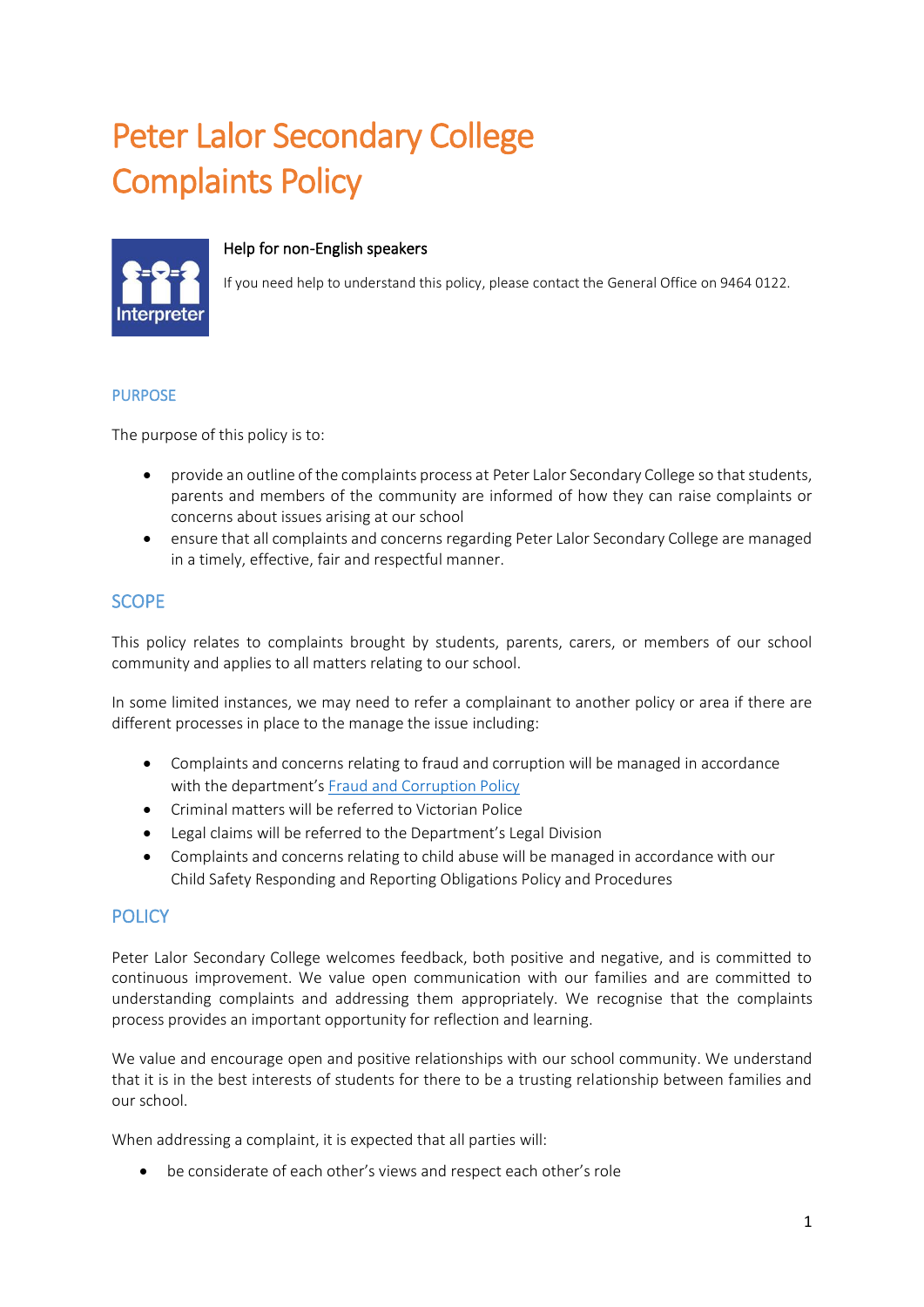- be focused on resolution of the complaint, with the interests of the student involved at the centre
- act in good faith and cooperation
- behave with respect and courtesy
- respect the privacy and confidentiality of those involved, as appropriate
- operate within and seek reasonable resolutions that comply with any applicable legislation and Department policy.
- recognise that schools and the Department may be subject to legal constraints on their ability to act or disclose information in some circumstances.

#### Complaints and concerns process for students

Peter Lalor Secondary College acknowledges that issues or concerns can cause stress or worry for students and impact their wellbeing and learning. Peter Lalor Secondary College encourages our students to raise issues or concerns as they arise so that we can work together to resolve them.

Students with a concern or complaint can raise them with a trusted adult at school, for example, with your Connect Teacher, Year Level Coordinator, Wellbeing Staff, Principal, Assistant Principals, Koorie Education Support Officer, Education Support Staff. This person will take your concern or complaint seriously and will explain to you what steps we can take to try to resolve the issue and support you.

You can also ask your parent, carer or another trusted adult outside of the school, to talk to us about the issue instead. Information about our parent/carer complaints and concerns process is outlined further below. The parent/carer process also applies to students who are mature minors, refer to: [Mature Minors and Decision Making.](https://www2.education.vic.gov.au/pal/mature-minors-and-decision-making/policy)

Other ways you can raise a concern or complaint with us include:

- talking to a member of the student representative council about your concern and any suggestions you have for resolving it
- participating in our Attitudes to School Survey
- participating in our student forums held every term

Further information and resources to support students to raise issues or concerns are available at:

- [Report Racism Hotline](https://www.vic.gov.au/report-racism-or-religious-discrimination-schools) (call 1800 722 476) this hotline enables students to report concerns relating to racism or religious discrimination
- [Reach Out](https://au.reachout.com/?gclid=CjwKCAiAgbiQBhAHEiwAuQ6BktaB5xneGFK3TnOql5c5eZ7af7dDm9ffLZa7N59FEtbtQzVIk8sGWhoC8N0QAvD_BwE)
- [Headspace](https://headspace.org.au/)
- [Kids Helpline](https://kidshelpline.com.au/?gclid=CjwKCAiAgbiQBhAHEiwAuQ6Bkro6UD2EBcRILznFnRhKjfi5I84jJlUa0fyiiYLQ4mHx5sXTStxH8BoCCEIQAvD_BwE) (call 1800 55 1800)
- [Victorian Aboriginal Education Association](https://www.vaeai.org.au/) (VAEAI)

## Complaints and concerns process for parents, carers and community members

#### Preparation for raising a concern or complaint

Peter Lalor Secondary College encourages parents, carers or members of the community who may wish to submit a complaint to:

- carefully consider the issues you would like to discuss
- remember you may not have all the facts relating to the issues that you want to raise
- think about how the matter could be resolved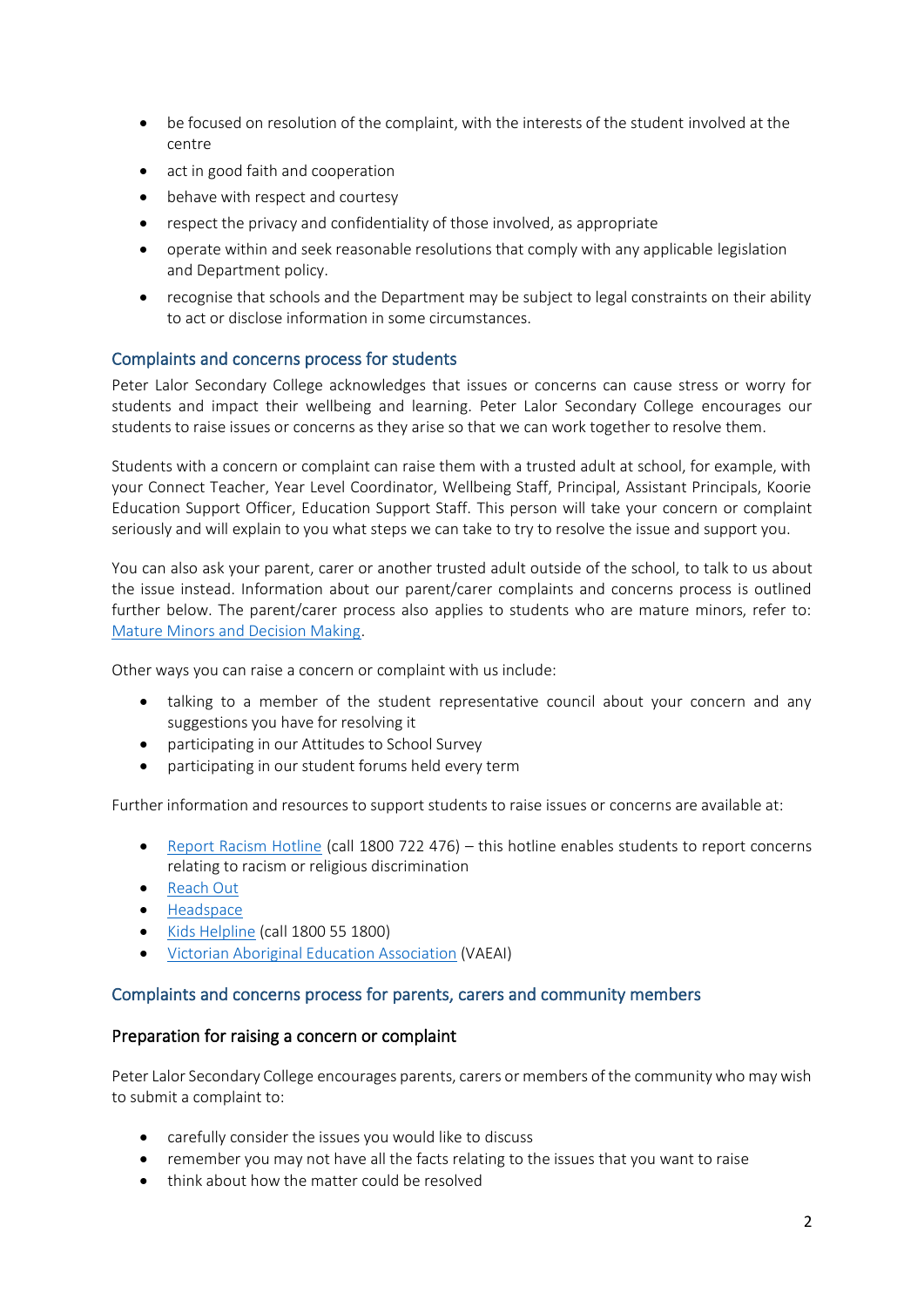• be informed by checking the policies and guidelines set by the Department and Peter Lalor Secondary College

## Support Person

You are welcome to have a support person to assist you in raising a complaint or concern with our school. Please advise us if you wish to have a support person to assist you, and provide their name, contact details, and their relationship to you.

#### Raising a concern

Peter Lalor Secondary College is always happy to discuss with parents/carers and community members any concerns that they may have. Concerns in the first instance should be directed to the Connect Teacher, Year Level Coordinator, Assistant Principals and Principal. Where possible, school staff will work with you to ensure that your concerns are appropriately addressed.

#### Making a complaint

Where concerns cannot be resolved in this way, parents or community members may wish to make a formal complaint to the Principal.

If you would like to make a formal complaint, in most cases, depending on the nature of the complaint raised, our school will first seek to understand the issues and will then convene a resolution meeting with the aim of resolving the complaint together. The following process will apply:

- 1. Complaint received: Please either email, telephone or arrange a meeting through the front office with the Assistant Principal or Principal, to outline your complaint so that we can fully understand what the issues are. We can discuss your complaint in a way that is convenient for you, whether in writing, in person or over the phone.
- 2. Information gathering: Depending on the issues raised in the complaint, the Principal, Assistant Principal or nominee may need to gather further information to properly understand the situation. This process may also involve speaking to others to obtain details about the situation or the concerns raised.
- 3. Response: Where possible, a resolution meeting will be arranged with the Assistant Principal/Principal to discuss the complaint with the objective of reaching a resolution satisfactory to all parties. If after the resolution meeting we are unable to resolve the complaint together, we will work with you to produce a written summary of the complaint in the event you would like to take further action about it. In some circumstances, the Principal may determine that a resolution meeting would not appropriate. In this situation, a response to the complaint will be provided in writing.
- 4. Timelines: Peter Lalor Secondary College will acknowledge receipt of your complaint as soon as possible (usually within two school days) and will seek to resolve complaints in a timely manner. Depending on the complexity of the complaint, Peter Lalor Secondary College may need some time to gather enough information to fully understand the circumstances of your complaint. We will endeavour to complete any necessary information gathering and hold a resolution meeting where appropriate within 10 working days of the complaint being raised. In situations where further time is required, Peter Lalor Secondary College will consult with you and discuss any interim solutions to the dispute that can be put in place.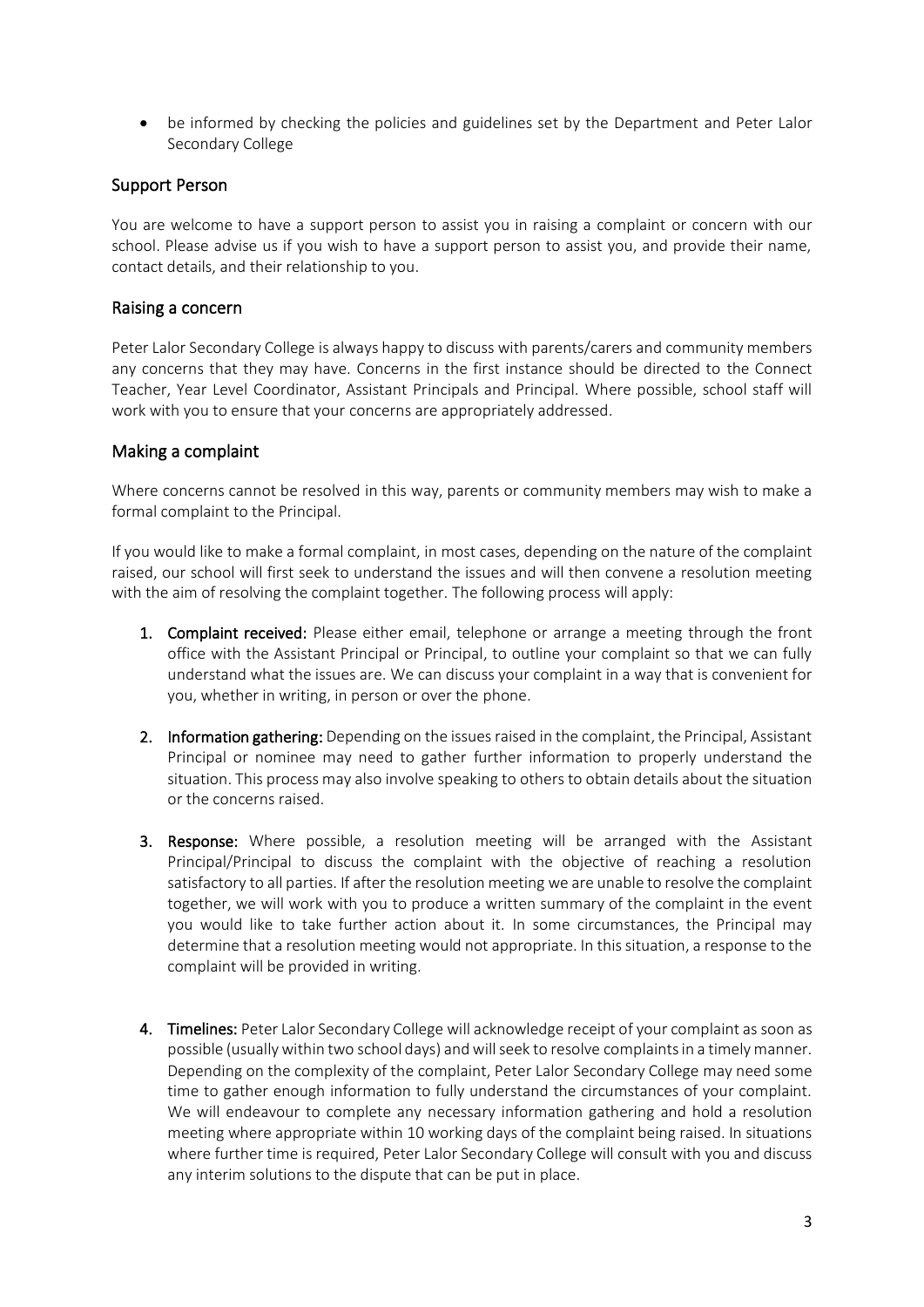Please note that unreasonable conduct (e.g. vexatious complaints) may need to be managed differently to the procedures in this policy.

## Resolution

Where appropriate, Peter Lalor Secondary College may seek to resolve a complaint by:

- an apology or expression of regret
- a change of decision
- a change of policy, procedure or practice
- offering the opportunity for student counselling or other support
- other actions consistent with school values that are intended to support the student, parent and school relationship, engagement, and participation in the school community.

In some circumstances, Peter Lalor Secondary College may also ask you to attend a meeting with an independent third party, or participate in a mediation with an accredited mediator to assist in the resolution of the dispute.

## Escalation

If you are not satisfied that your complaint has been resolved by the school, or if your complaint is about the Principal and you do not want to raise it directly with them, then the complaint should be referred to the Community Liaison Officer by contacting 9084 9105.

Peter Lalor Secondary College may also refer a complaint to the School Education Improvement Leader if we believe that we have done all we can to address the complaint.

For more information about the Department's parent complaints process, including the role of the Regional Office, please see: [Raise a complaint or concern about your school.](https://www.vic.gov.au/raise-complaint-or-concern-about-your-school#speaking-to-your-school)

## Record keeping and other requirements

To meet Department and legal requirements, our school must keep written records of:

- Serious, substantial or unusual complaints
- Complaints relating to the Child Information Sharing Scheme and Family Violence Information Sharing Scheme, to meet regulatory requirements - refer to Child and Family Violence Information Sharing Schemes for further information

Our school also follows Department policy to ensure that record-keeping, reporting, privacy and employment law obligations are met when responding to complaints or concerns.

# **COMMUNICATION**

This policy will be communicated to our school community in the following ways:

- Available publicly on school website
- Included in staff induction processes
- Included in our staff handbook/manual
- Included in transition and enrolment packs